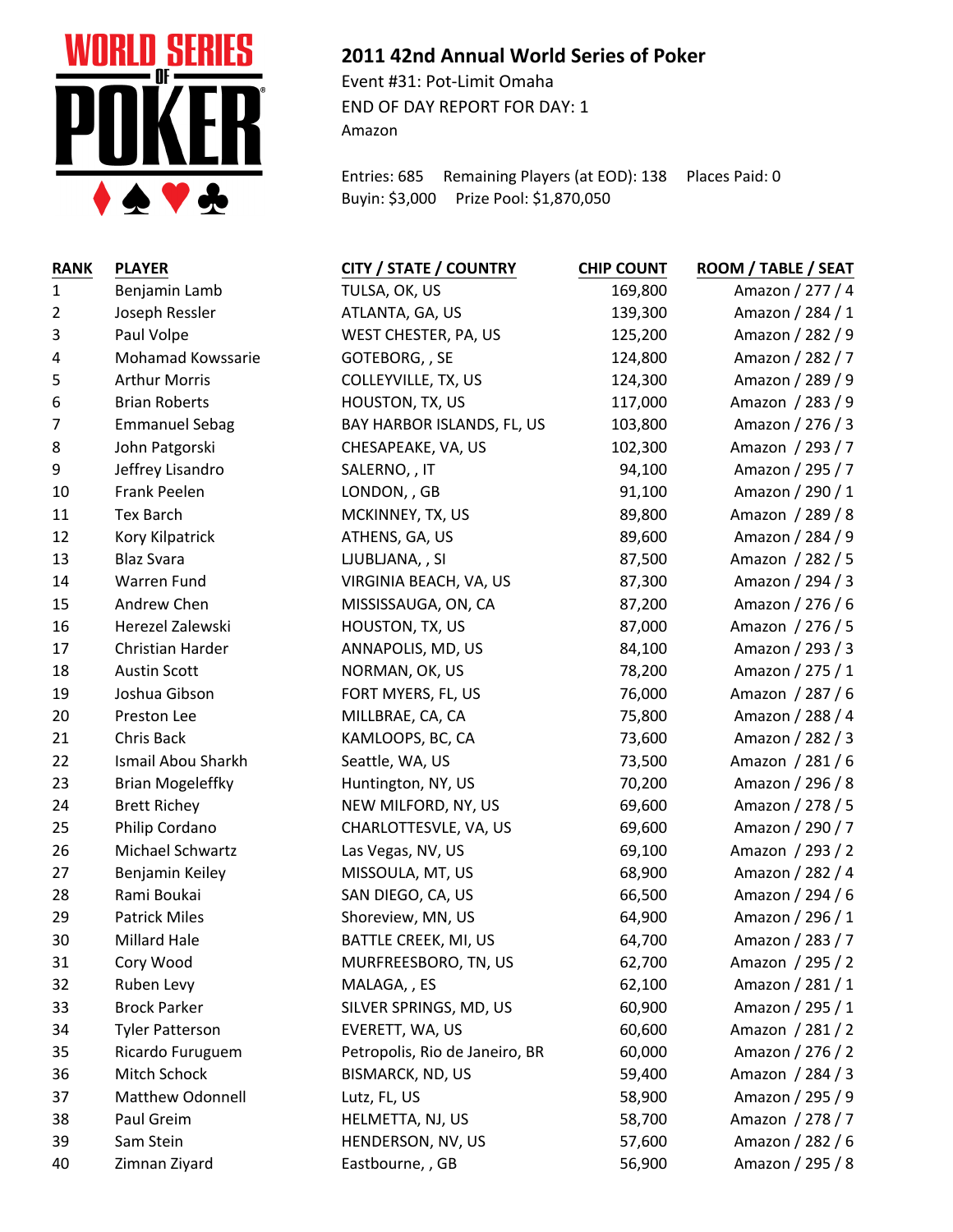| 41 | Jeremy Harkin            | TROUTDALE, OR, US         | 56,700 | Amazon / 277 / 5 |
|----|--------------------------|---------------------------|--------|------------------|
| 42 | Tommy Jojola             | LAS VEGAS, NV, US         | 56,600 | Amazon / 293 / 1 |
| 43 | Romik Vartzar            | GLENDALE, CA, US          | 56,500 | Amazon / 293 / 8 |
| 44 | Noah Schwartz            | SUNNT ISLES BEACH, FL, US | 56,100 | Amazon / 288 / 9 |
| 45 | Adam Junglen             | STOW, OH, US              | 54,700 | Amazon / 275 / 2 |
| 46 | Dennis Booze             | HENDERSON, NV, US         | 54,500 | Amazon / 295 / 3 |
| 47 | Carlo Braccini           | IT                        | 51,900 | Amazon / 296 / 7 |
| 48 | Sonu Sharma              | EDMONTON, AB, CA          | 51,400 | Amazon / 277 / 9 |
| 49 | Bryn Kenney              | LONG BEACH, NY, US        | 50,400 | Amazon / 289 / 5 |
| 50 | Christopher Landgraff    | TEQUESTA, FL, US          | 50,000 | Amazon / 284 / 2 |
| 51 | Jonathan Depa            | CHICAGO, IL, US           | 49,900 | Amazon / 283 / 1 |
| 52 | Matthew Leecy            | OTTAWA, KS, US            | 49,700 | Amazon / 294 / 5 |
| 53 | Christopher Oliver       | HOLIDAY, FL, US           | 49,700 | Amazon / 296 / 5 |
| 54 | <b>Bryce Yockey</b>      | TORRANCE, CA, US          | 49,400 | Amazon / 294 / 7 |
| 55 | <b>Eric Rindal</b>       | AURORA, IL, US            | 48,300 | Amazon / 281 / 8 |
| 56 | <b>Bill Chen</b>         | LAFAYETTE HILL, PA, US    | 47,800 | Amazon / 282 / 1 |
| 57 | Shreeniwas Kelkar        | KIRKLAND, WA, US          | 41,900 | Amazon / 284 / 7 |
| 58 | Karen Longfellow         | INDIAN SMORES, FL, US     | 41,500 | Amazon / 290 / 3 |
| 59 | <b>Tristan Clemencon</b> | <b>FR</b>                 | 41,400 | Amazon / 281 / 7 |
| 60 | Andrew Rosskamm          | GATES MILLS, OH, US       | 41,300 | Amazon / 283 / 2 |
| 61 | Mike Gorodinsky          | ST. LOUIS, MO, US         | 41,000 | Amazon / 276 / 4 |
| 62 | Andrew Watson            | TULSA, OK, US             | 41,000 | Amazon / 277 / 8 |
| 63 | Joe Gualtieri            | MISSISSAUGA, ON, CA       | 40,300 | Amazon / 284 / 6 |
| 64 | Bjorn Verbakel           | BEEK EN DONK, , NL        | 39,700 | Amazon / 278 / 8 |
| 65 | Tony Cousineau           | LAS VEGAS, NV, US         | 37,000 | Amazon / 296 / 4 |
| 66 | Dan Heimiller            | LAS VEGAS, NV, US         | 36,200 | Amazon / 289 / 2 |
| 67 | Tom West                 | LOS ALTOS, CA, US         | 35,100 | Amazon / 288 / 7 |
| 68 | Vladislav Vashtai        | Washington, DC, US        | 34,900 | Amazon / 296 / 2 |
| 69 | Jussi Jaatinen           | ESPOO,, FI                | 34,400 | Amazon / 276 / 9 |
| 70 | Henning Dethlefsen       | Sydals, , DK              | 34,100 | Amazon / 275 / 4 |
| 71 | Andy Seth                | LAS VEGAS, NV, US         | 33,800 | Amazon / 289 / 7 |
| 72 | Robert Williamson III    | DALLAS, TX, US            | 33,400 | Amazon / 278 / 3 |
| 73 | Jonathan Spinks          | EXETER, , GB              | 33,100 | Amazon / 290 / 4 |
| 74 | Linus Eklund             | Malmo,, SE                | 32,600 | Amazon / 293 / 9 |
| 75 | Gavin Cochrane           | WELWYN,, GB               | 32,600 | Amazon / 281 / 3 |
| 76 | <b>Steven Saris</b>      | NO CANTON, OH, US         | 32,400 | Amazon / 288 / 1 |
| 77 | Jeanphilippe Leandri     | Paris, , FR               | 32,400 | Amazon / 294 / 8 |
| 78 | Jerome Bradpiece         | HARROW, GB                | 31,300 | Amazon / 284 / 5 |
| 79 | Erick Lindgren           | LAS VEGAS, NV, US         | 30,700 | Amazon / 287 / 1 |
| 80 | Thomas Kaplan            | NEW ROCHELLE, NY, US      | 30,200 | Amazon / 295 / 5 |
| 81 | John Juanda              | LAS VEGAS, NV, US         | 29,800 | Amazon / 275 / 8 |
| 82 | John Racener             | PORT RICHEY, FL, US       | 29,700 | Amazon / 296 / 3 |
| 83 | Darryl Dauenhauer        | LAUGHLIN, NV, US          | 28,500 | Amazon / 287 / 5 |
| 84 | Alessandro Chiarato      | ROVIGO, , IT              | 28,200 | Amazon / 290 / 2 |
| 85 | <b>Taylor Mcfarland</b>  | SEATTLE, WA, US           | 28,100 | Amazon / 288 / 8 |
| 86 | Dilyan Kovachev          | STAR GAZARA, , BG         | 27,000 | Amazon / 294 / 2 |
| 87 | Jonathan Cuevas          | Charlotte, NC, US         | 26,400 | Amazon / 281 / 5 |
| 88 | Inesa Paberzs            | VILNIUS, , LT             | 26,100 | Amazon / 283 / 3 |
| 89 | <b>Stewart Yancik</b>    | BLUE SPRINGS, MO, US      | 26,000 | Amazon / 275 / 6 |
| 90 | Sameer Aljanedi          | MARINA DEL REY, CA, US    | 25,800 | Amazon / 296 / 9 |
| 91 | Thibaut Klinghammer      | LAMPERTHIEM, FR           | 25,400 | Amazon / 287 / 2 |
| 92 | Donnacha Odea            | DUBLIN, , IE              | 25,100 | Amazon / 284 / 4 |
|    |                          |                           |        |                  |